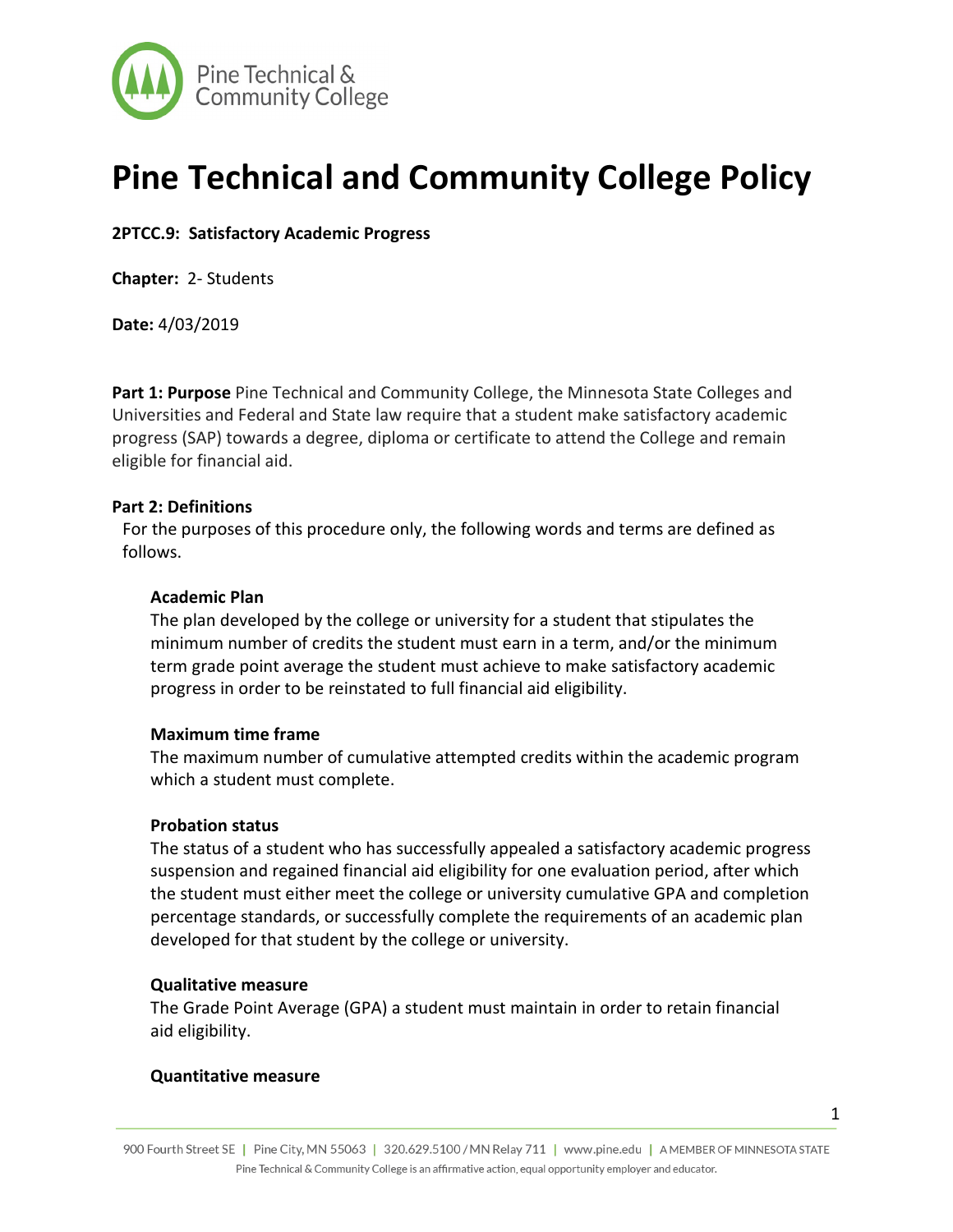

The pace at which a student must progress through a program in order to retain financial aid eligibility.

# **Required completion percentage**

The percentage of cumulative attempted credits that a student must successfully complete in order to retain financial aid eligibility.

# **Warning status**

The status of a student who has been warned that financial aid eligibility is at risk and will continue for one evaluation period despite a determination that the student has not met the college or university grade point average standard, or completion percentage standard, or both.

**Part 3: Policy** The standards defined below are cumulative and include all periods of enrollment, whether or not a student received financial aid. Students bear primary responsibility for their own academic progress and for seeking assistance when experiencing academic difficulty. Counseling, tutoring, mentoring, special programs and outside referrals are all available.

# **1. Qualitative Measure:**

At the end of each evaluation period, a cumulative Grade Point Average (GPA) of 2.0 or higher is required to maintain satisfactory academic progress. Grades of A, B C, D, F, and FN shall be included in the GPA calculation.

# **2. Quantitative Measure:**

- **A. Required Completion Percentage:** At the end of each evaluation period, completion of at least 67% of the cumulative credits attempted is required to maintain satisfactory academic progress. Grades of I, NC, W, FN and F shall be treated as credits attempted but not successfully completed. Z grades or blank grades shall also be treated as credits attempted but not completed. Audited courses are not counted in the completion rate.
- **B. Maximum Time Frame:** For Financial Aid purposes, the maximum number of credits a student may earn per academic award is 150% of the published credit length of the program major. At the point a student registers for credits beyond the 150% limit, he/she will be considered not making satisfactory progress. Maximum time frame for students pursuing double majors, students enrolled in consecutive programs, or for students with a previous degree may be based on specific program requirements.
- **3. Evaluation Period**: Evaluation will be conducted at the end of all terms Fall, Spring, Summer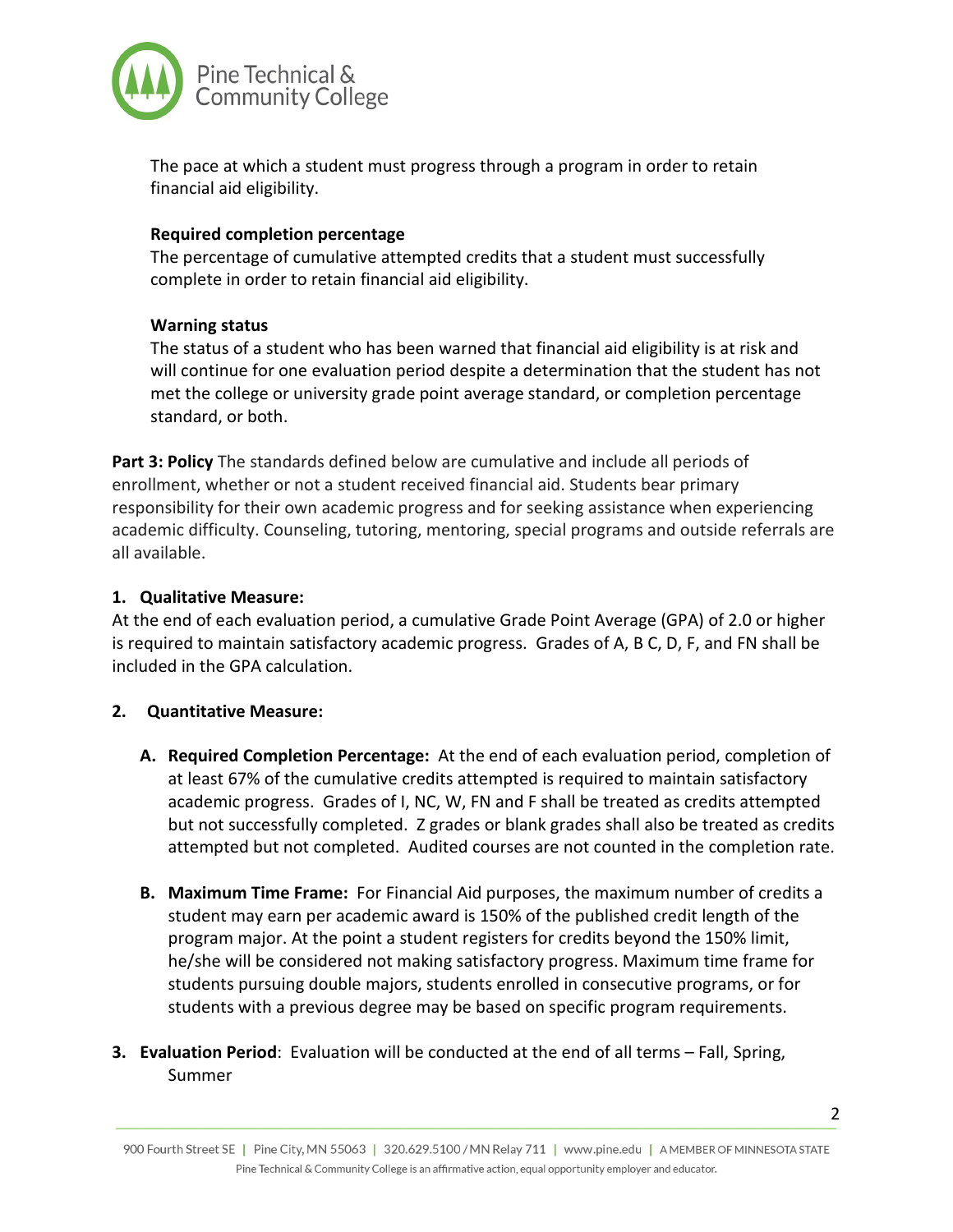

# **4. Failure to meet standards**

# **A. Financial Aid Warning**

1. Warning status: If at the end of the evaluation period a student has not met either the grade point average standard or required completion percentage standard, the college will allow the student to retain his or her financial aid eligibility in a warning status for one evaluation period.

2. Reinstatement of students on warning status: If at the end of the evaluation period a student who has been on warning status has met both cumulative grade point average and completion percentage status, the college will end the student's warning status.

**B. Financial Aid Suspension of students on warning status**: If at the end of the warning period a student who has been on warning status has not met both cumulative grade point average and completion percentage standards, the college shall suspend the student immediately upon completion of the evaluation.

# **C. Financial Aid Suspension for other reasons:**

1. Suspension for maximum time frame failure: If at the end of the evaluation period a student has failed to meet the institution's standard for measurement of maximum time frame (150% of credits in that program), the college will suspend the student from financial aid eligibility immediately upon completion of the evaluation.

2. Suspension for extraordinary circumstances: Students may immediately be suspended from financial aid eligibility including but not limited to: a) previously suspended and reinstated students whose academic performance falls below acceptable standards during a subsequent term; b) students who register for, receive financial aid and do not attend any classes; and c) students whose attendance patterns appear to abuse the receipt of financial aid.

3. Suspension for inability to meet program requirements within the maximum time frame: If at the end of any evaluation period PTCC determines that it is not possible for a student to raise his/her GPA or course completion percentage to meet PTCC's standards before the student would reach the end of the program for which he/she is receiving financial aid, PTCC shall suspend the student from financial aid eligibility immediately.

# **5. Appeals and Probationary Status**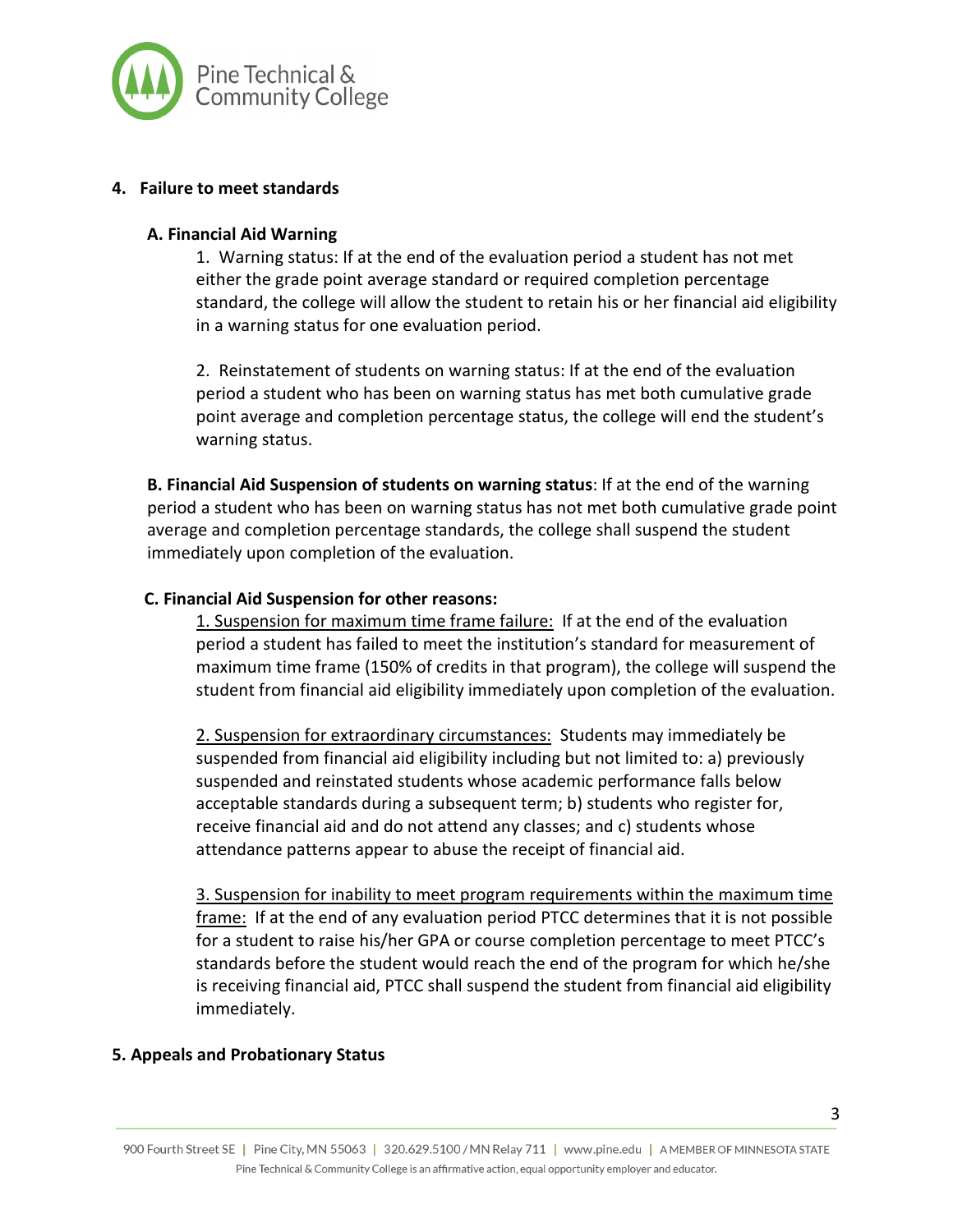

**A. Appeals**: Students shall be permitted to appeal their financial aid suspension status based on unusual or extenuating circumstances. Extenuating circumstances include but are not limited to death of a relative, illness, hospitalization or injury to the student, incarceration, and domestic issues.

1. The student shall submit, as part of their appeal, information which shall include: a) why the student failed to make satisfactory academic progress b) what has changed in the student's situation that would allow the student to meet satisfactory academic progress at the end of the next evaluation period c) define academic and personal goals d) how these goals will be met the upcoming semester.

Student must initiate the appeal by completing and submitting the SAP Appeal form. Appeals must be submitted in writing to the PTCC Student Affairs Office by the deadline printed in the SAP suspension notification.

- 2. An appeal may be approved only if the PTCC Satisfactory Academic Progress Committee:
	- a. Has determined that the student should be able to meet SAP standards at the end of the next evaluation period; or
	- b. Develops an academic plan with the student that, if followed, will ensure the student is able to meet SAP standards by a specific point in time. An academic plan may extend for more than one term. If the academic plan includes term standards of GPA and percentage of completion, they must be higher than cumulative standards.

The initial consideration of appeals will be completed by the Satisfactory Academic Progress committee. Secondary appeals will be completed by the Director of Student Affairs.

**B. Probationary Status:** A student who has successfully appealed shall be placed on financial aid probation for one evaluation period. If at the end of the evaluation period the student has:

- 1. Met the college's cumulative grade point average (2.0) and completion percentage (67%) standards, the student shall be returned to good standing.
- 2. Has not met the college's cumulative grade point average and completion percentage standards, but has met the conditions specified in her or his academic plan, the student will regain financial aid eligibility subject to the terms of the student's academic plan for a subsequent evaluation period, or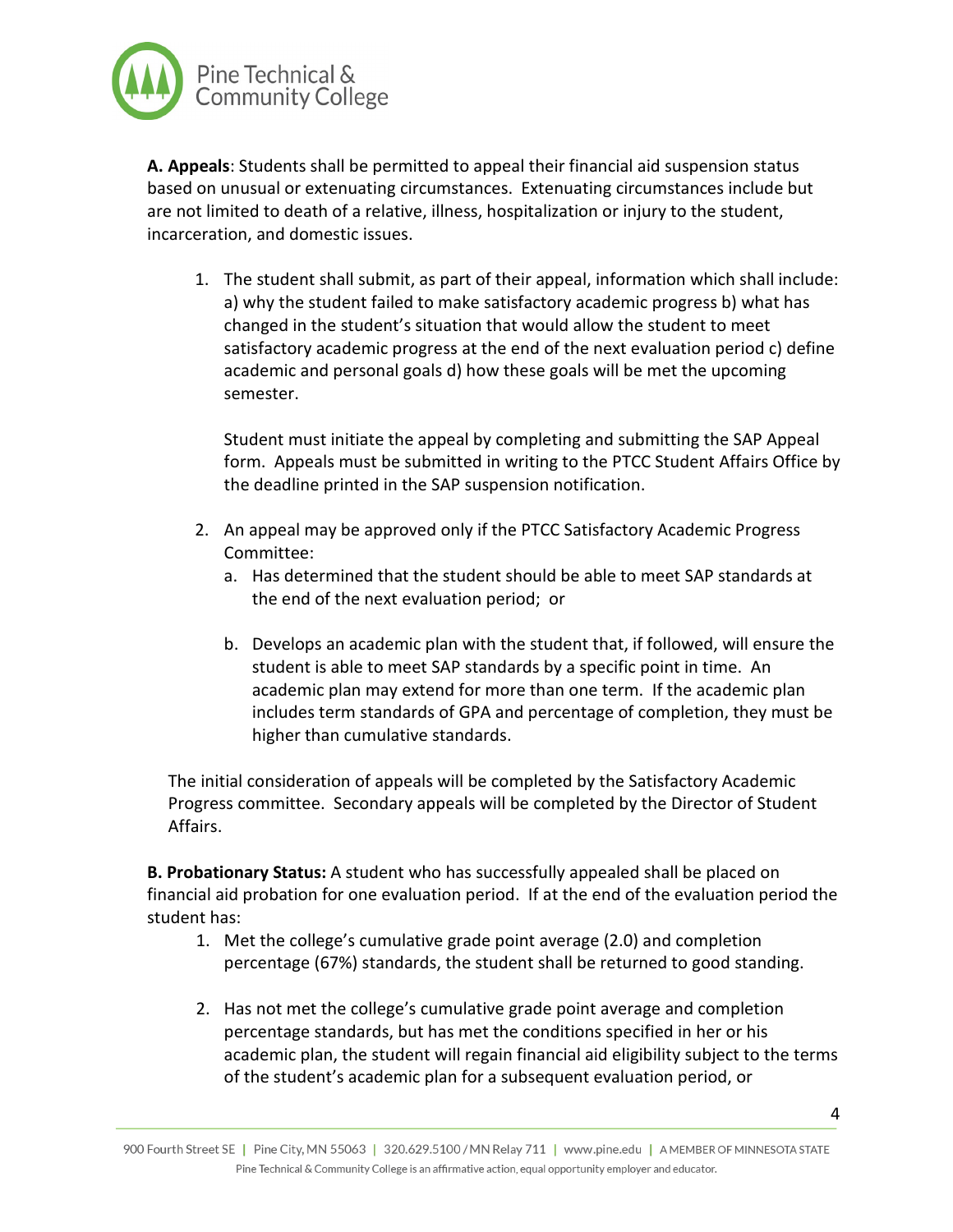

3. Has not met the college's cumulative grade point average and completion percentage standards and has also not met the conditions specified in the student's academic plan, the student must be re-suspended immediately upon completion of the evaluation.

# **6. Notification of Status and Appeal Results**

**A. Status:** The Director of Student Success or designee shall notify a student in writing any time the student is placed in a warning, suspension or probationary status.

- 1. A student placed in warning status shall be informed of the conditions of the warning status.
- 2. A student placed in a suspension status shall be informed of his/her right to appeal the suspension.
- 3. A student placed in probationary status shall be informed of the conditions he/she is expected to meet and the academic plan the student is expected to complete to retain financial aid eligibility at the end of the next evaluation period.
- **B. Appeals:** The College shall notify a student in writing of the results of all appeals.
	- 1. The SAP Appeals Committee will make a decision on the merits of the appeal and will notify students in writing (letter or email) with the results of the appeal.
	- 2. Notifications of approved appeals shall include the conditions under which the appeal is approved and any conditions to retain eligibility for registration and financial aid.
	- 3. Notification of denied appeals shall describe the reason(s) for the denial and the College's process for appealing the denial.

## **7. Reinstatement**

Students may regain their eligibility only through the appeal process or when they are again meeting the satisfactory academic progress grade point average (cumulative 2.0) and completion percentage (67%) standards. Neither paying for their own courses, nor sitting out a period of time in and of itself is sufficient to re-establish financial aid eligibility.

## **8. Treatment of grades and completion rates for specific grades/credits**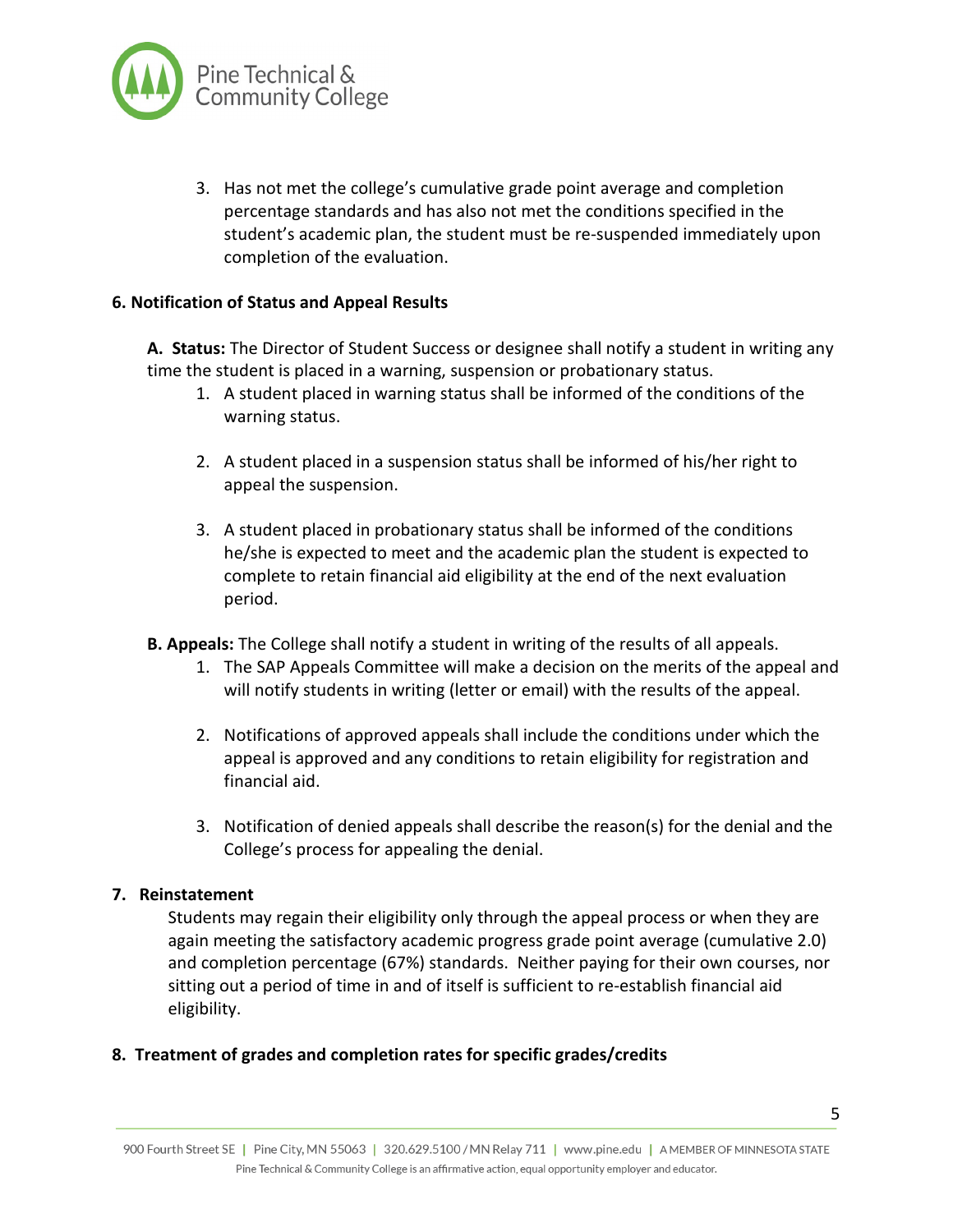

- **A. Academic Forgiveness:** Credits for which students have been granted academic forgiveness shall be included in both the GPA and completion percentage measurement and maximum time frame calculation.
- **B. Audited Course:** Audited courses are not aid eligible and are not included in any satisfactory academic progress measurements.
- **C. Changes in Majors, Multiple Majors, or Pursuit of a Second Degree:** Credits attempted and earned under a previous major, multiple majors, or in pursuit of a second degree are included in both cumulative qualitative and cumulative quantitative measures. Changes in major, multiple majors or the pursuit of a second degree may be factored into Satisfactory Academic Progress Appeals.
- **D. Consortium credits:** Credits for which financial aid is received under a consortium agreement shall be included in both the GPA and completion percentage measurement as well as maximum time-frame completion
- **E. Developmental / Remedial courses:** Developmental credits shall be included in the GPA and completion percentage measurement of satisfactory academic progress. Up to 30 developmental credits shall be excluded from maximum time-frame calculations.
- **F. Grade Changes:** Any grade changes may have an impact on both qualitative and quantitative SAP measures and to account for this impact, the Registrar re-runs the SAP process for students with grade changes.
- **G. Incomplete Grades –** The mark of "I" (incomplete) is assigned temporarily at the discretion of the instructor when extenuating and unforeseen circumstances prevent course completion. An "I" grade will automatically become an "F" grade at the end of the next term (not including summer sessions) if requirements to complete coursework have not been satisfactorily met. A grade of "I" is not included when calculating GPA or earned credits. Thus, it does not impact GPA but does negatively impact earned credits, and therefore negatively impacts the student's percentage of completion. Incomplete grades when updated, will be handled in the same manner as Grade Changes with the Registrar re-running the SAP process for impacted students.
- **H. Repeat Credits:** Repeat credits are awarded when a student repeats a course in order to improve a grade. The college will determine, based on its Grade Policy, which grade will be calculated within the GPA. All repeated credits are included in the percent of completion and maximum time frame calculations.